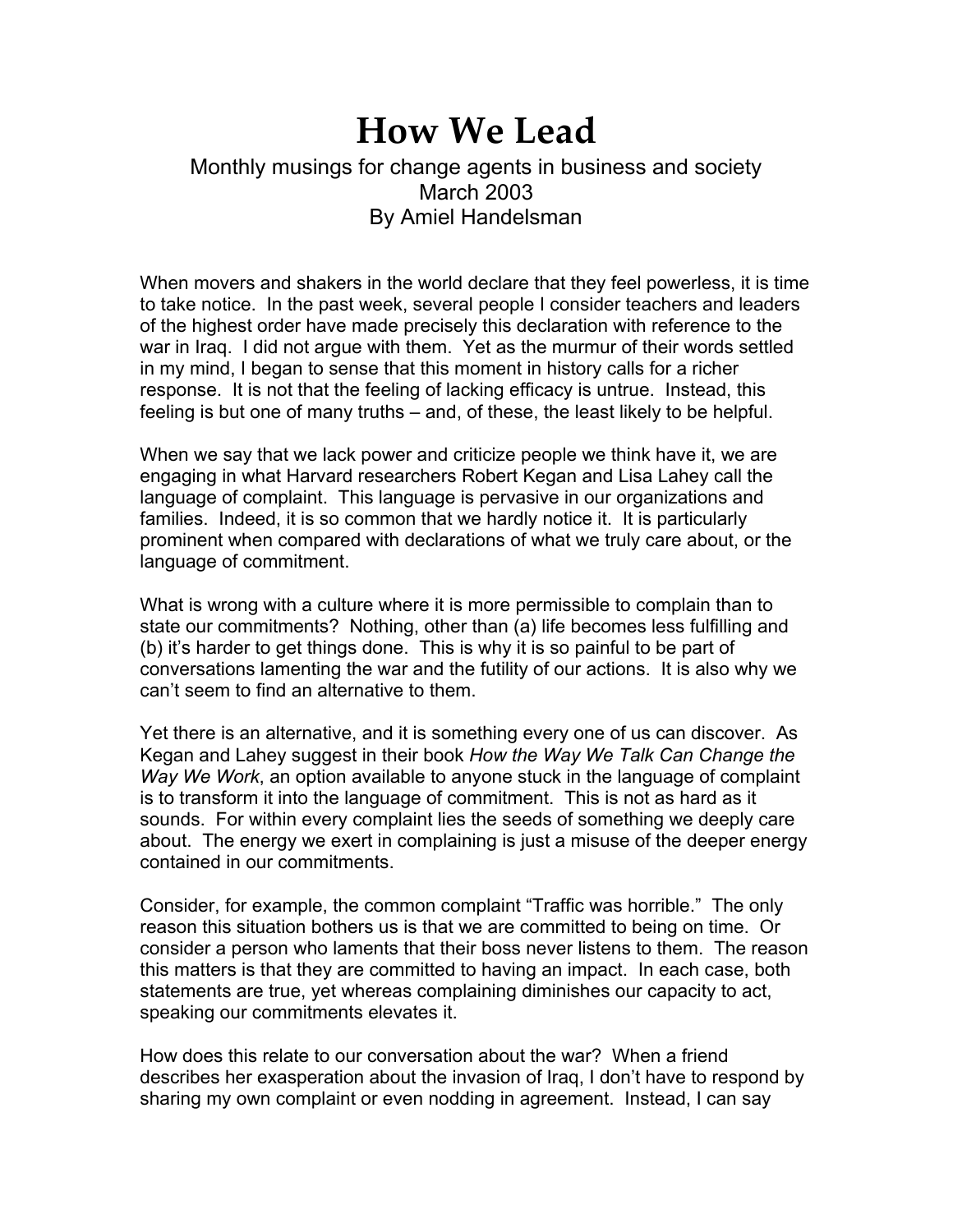something like,"This situation infuriates me, too, because I am committed to the principle of a just war, and this one does not qualify." The act of stating this commitment actually enlivens my body and strengthens my voice. It makes me more powerful.

A second option is to invite my friend to transform her language. I can say something like, "This has affected you deeply. I hear great emotion in your voice and imagine that what we're doing in Iraq violates something you are deeply committed to. I wonder what that is." Perhaps my friend will accept the invitation and state her commitment. Perhaps not. But at least I have created an opening.

There is a third option. This one involves not an immediate response to my friend, but a period of reflection that can occur hours or even days later. When I notice myself caught up in complaints about the war, I can interpret this as an opportunity to pause, step back, and meditate on what I am most deeply committed to in life. The remainder of this column is an example drawn from my own experience.

## **Waking Up the World**

*My inside, listen to me, the greatest spirit, the Teacher, is near, wake up, wake up!*

*Run to his feet – he is standing close to your head right now.*

*You have slept for millions and millions of years.*

*Why not wake up this morning? - Kabir*

Almost thirty-three years on the planet, and I am still learning to wake up. Some days are easier than others. Sunlight through the window helps: each ray provides a reminder that nature supports us for free. So I leave the shades up at night. Yet nothing substitutes for a reason for being, an answer to the question: what makes getting out of bed preferable to staying in?

Four years ago I had an unusual dream. It resembled a life-long recurring dream, but with one crucial difference. In my recurring dream, I fly a thousand feet above the earth to escape a violent gang of criminals wielding daggers and intent on my destruction. Once floating in the air, I am free from harm. In the new version of the dream, I am flying, but for a different purpose. This time, I soar above the sea in search of pending danger, not only to myself, but also to my ship and the hundred sailors it holds. Scouting miles ahead, I discover a giant tidal wave heading with great force toward the ship. I speed back to alert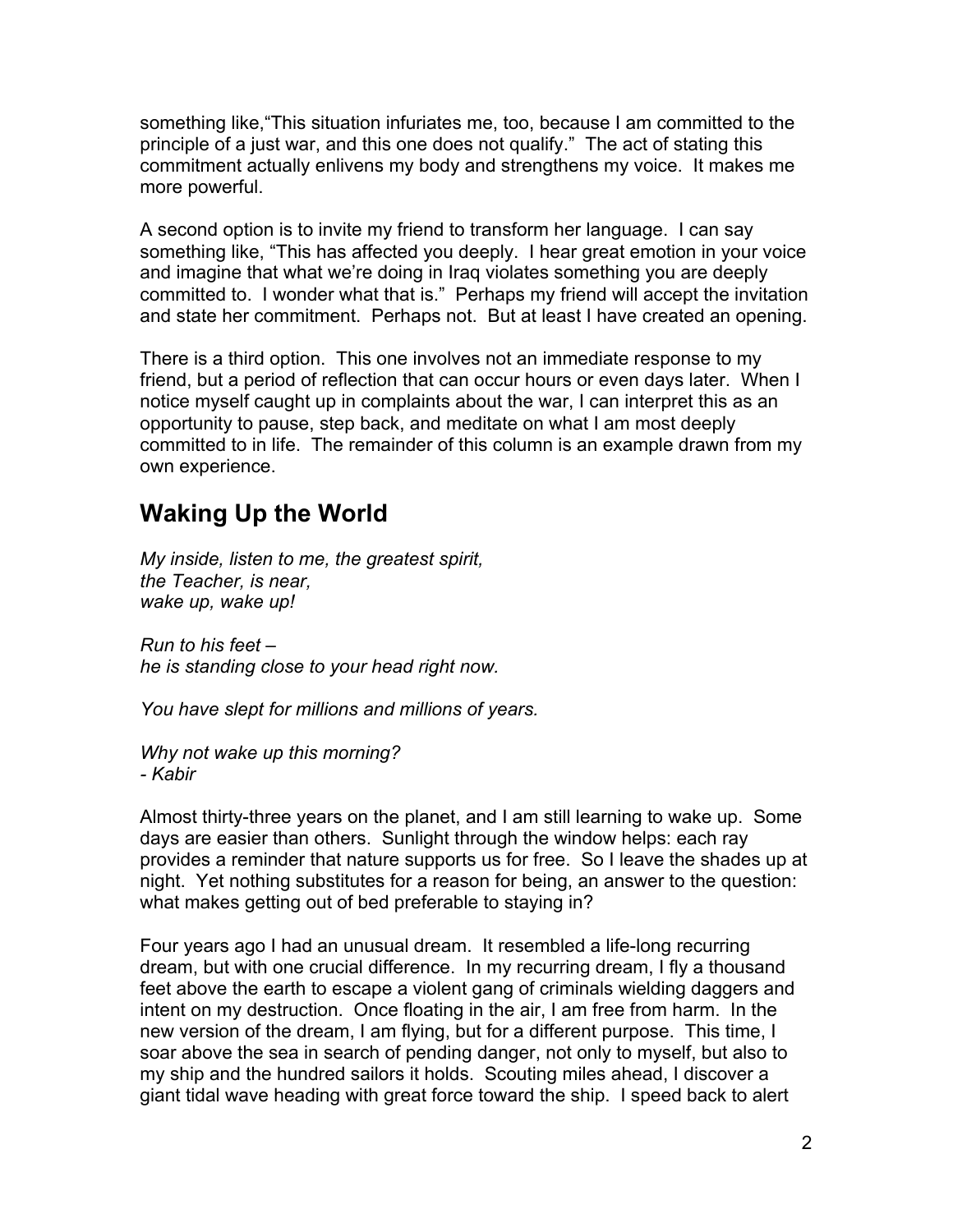my comrades. "Our world is at grave risk," I warn them, "but we may still have time to do something about it."

At the time of this dream, I was immersed in two books forecasting the potential for global environmental collapse caused by human action. This was a topic to which I had previously given little thought. Because of this reading, as soon as I woke up, I knew what the dream meant. First, my life had a purpose, and it had something to do with alerting people and companies about their impact on the natural environment and its repercussions for future generations. Second, the time had come in my life to embody a new form of freedom: not freedom from (criminals, pain, inconvenience) but freedom to (serve, lead, contribute, heal).

About six months later, I read *Sex, Ecology, Spirituality* by Ken Wilber. This 800 page masterpiece shook my assumptions to the core. The heart of the book is a walk through human evolution seen from the perspective of not only biology, but also the development of the human mind and spirit. Each stage of evolution, Wilber writes, brings both new possibilities (e.g. advanced farming techniques and modern technology) and new horrors (e.g. slavery and the Holocaust). The task of humankind now is to embrace the new forms of science and economy without dissociating their evolutionary antecedents: our bodies and the biosphere. By the end of the book, I was convinced that preserving and restoring the natural environment – keeping the planet safe for humans and other living beings – could not happen without personal transformation. Furthermore, I saw that personal transformation comes about not through reading and trying to form new beliefs (my strategy at the time) but through integral practices: daily routines intended to develop our bodies, minds, and spirit and cultivate our connections to others and nature.

The day after finishing *Sex, Ecology, Spirituality,* I purchased a book Wilber recommended called *The Life We Are Given*. This wonderful creation of Mike Murphy and George Leonard gave me a way to put Wilber's theories into practice. I began a program they call "integral transformative practice" that centers on a daily 40-minute regimen of yoga, tai chi, deep relaxation and silent meditation. Fortunately, I began this practice immediately and did not have a chance to tell myself that I was a good Midwestern boy who did not engage in weird stuff like yoga and meditation. In a sense, the practice became part of me before I had a chance to push it away.

Of course, I did struggle, particularly for the first two months. Each morning when I awoke, my body wanted to follow its usual routine of shower/dress/breakfast. It abhorred the notion of moving in strange ways for 30 minutes and then sitting totally still for 10 minutes. And to repeat the same thing I had done the previous morning struck me as the height of idiocy. Yet inside me a voice bellowed, "If you want to make a difference in the world, nothing is more important than these 40 minutes. Nothing is more important." So, to my great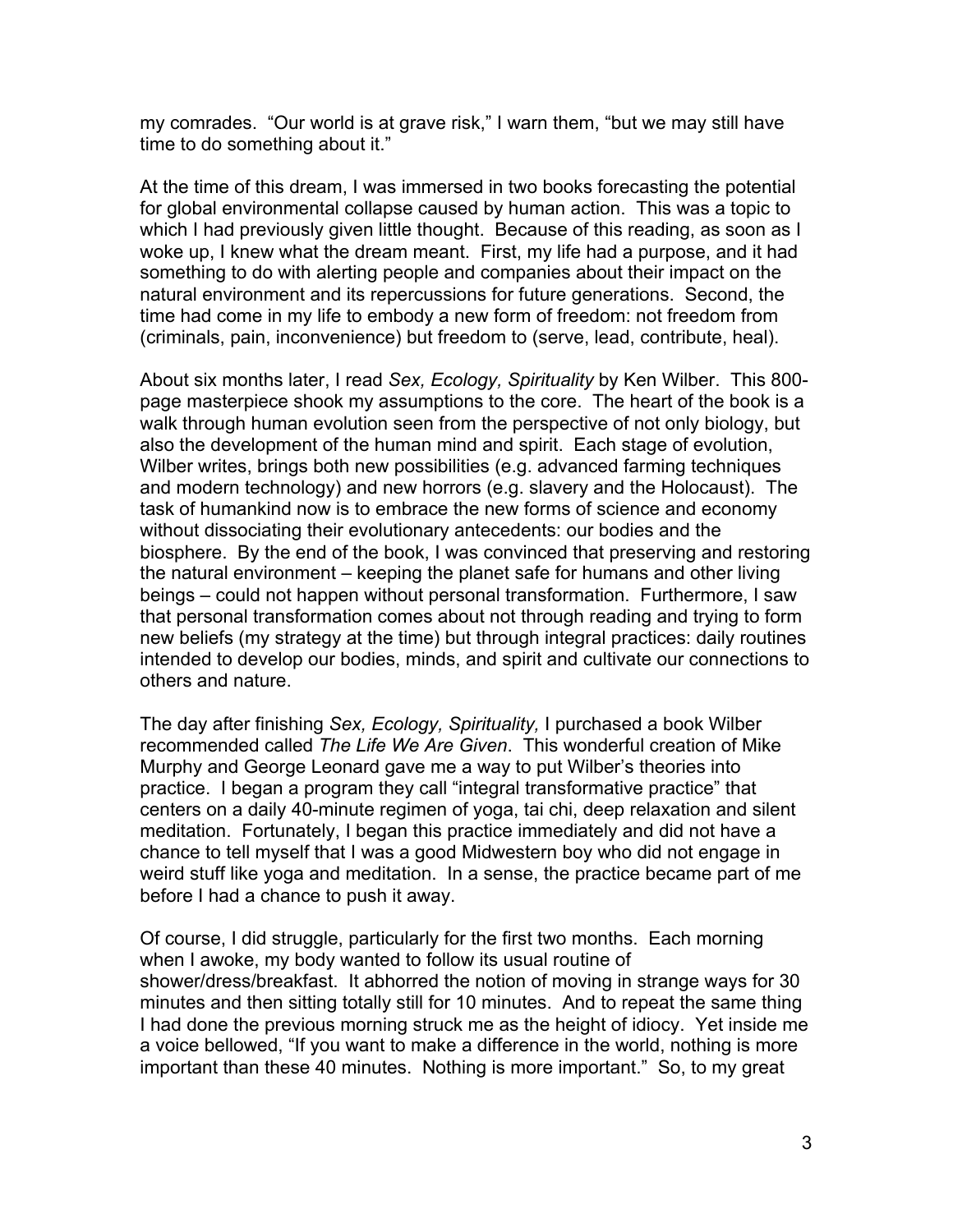surprise, I managed to do this practice an average of six times a week for the next nine months.

Before the year had ended, I moved from Michigan to San Francisco and signed up for a course in integral coaching offered by a company called New Ventures West (where I now work full-time). The course, grounded in Wilber's theory yet infinitely more practical, took the Murphy and Leonard regimen a step further. In addition to supporting me in my own development, it helped me build competence in developing others. I learned to listen deeply for how others interpret their experiences and where they hold these interpretations in their language and bodies. I discovered the value of offering them new language and designing practices to integrate this language into their bodies and everyday lives. And, perhaps most importantly, I began to get in touch with my own unique form of suffering – and that of others.

For a while after finishing the course, I thought that this was what mattered most to me: relieving individuals' suffering. And, in some sense, it is. Yet I know from my dream and the deep stirrings within me that coaching individual people, however powerfully, is only part of my deepest life commitment. As important as it is to guide others to competence and fulfillment in their organizations, it also matters *which* people and *which* organizations.

At this point, I could easily fall back into the language of complaint, describing how what I intend to have happen has not yet happened. But that would be rather silly, don't you think? Not to mention ineffective. Instead, it is time to do what I have yet to do in such a forum: go public with my commitments. Thus:

I am committed to offering top notch coaching to leading edge heretics, people who, in the words of Art Kleiner, "see a truth that goes against the conventional wisdom of their organization and remain loyal both to the truth and to the organization." The truth I am committed to supporting is the possibility of harnessing the power of business, government and non-governmental organizations to restore the biosphere. Not to create a utopia (as if that were possible) but to help flawed human beings experience less suffering in their own lives and leave a planet that is inhabitable by future generations.

I am committed to personally supporting renewable energy, clean technology, and industrial processes that convert waste into food.

I am committed to writing this column and sharing it with people who find value in it.

I am committed to honoring my friends and family with the love and respect they deserve.